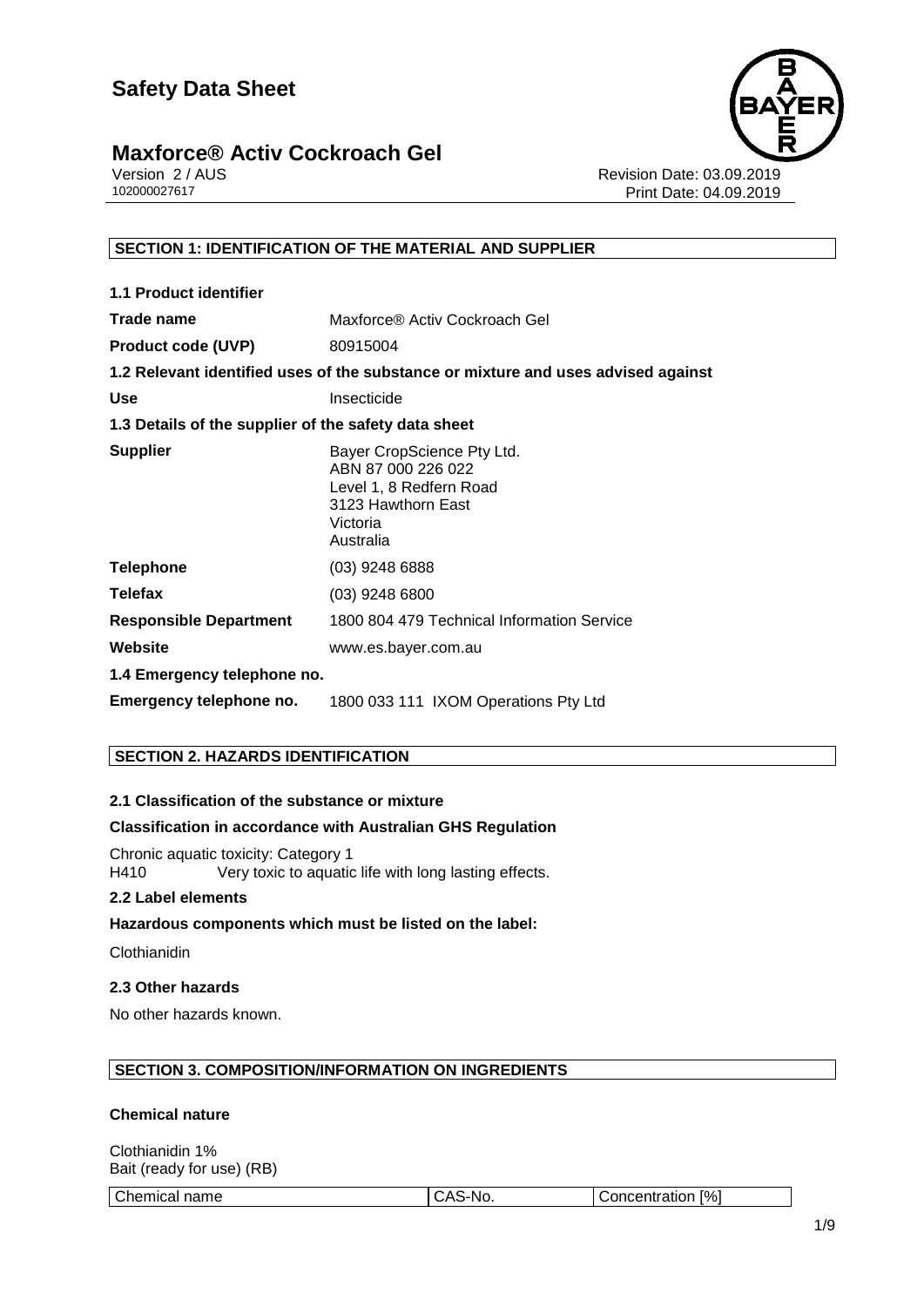# **Maxforce® Activ Cockroach Gel** Version 2/AUS



Version 2 / AUS<br>102000027617<br>Print Date: 04.09.2019 Print Date: 04.09.2019

| Clothianidin                                                                                            | 210880-92-5   | 1.00                |
|---------------------------------------------------------------------------------------------------------|---------------|---------------------|
| Glycerine                                                                                               | $56 - 81 - 5$ | > 1.00              |
| reaction mass of 5-chloro-2- methyl-2H-<br>isothiazol-3-one and 2-methyl-2H-isothiazol-<br>3- one (3:1) | 55965-84-9    | $\geq 1.50 - 1.500$ |
| 1,2-Benzisothiazol-3(2H)-one                                                                            | 2634-33-5     | $> 0.005 - 0.05$    |
| <b>Sucrose</b>                                                                                          | $57 - 50 - 1$ | > 1.00              |
| Other ingredients (non-hazardous) to 100%                                                               |               |                     |

#### **SECTION 4. FIRST AID MEASURES**

**If poisoning occurs, immediately contact a doctor or Poisons Information Centre (telephone 13 11 26), and follow the advice given. Show this Safety Data Sheet to the doctor.**

#### **4.1 Description of first aid measures**

| <b>General advice</b>                                                          | The nature of this product, when contained in commercial packs,<br>makes spillage unlikely. However, if significant amounts are spilled<br>nevertheless, the following advice is applicable. Move out of<br>dangerous area. Place and transport victim in stable position (lying<br>sideways). Remove contaminated clothing immediately and dispose of<br>safely. |  |
|--------------------------------------------------------------------------------|-------------------------------------------------------------------------------------------------------------------------------------------------------------------------------------------------------------------------------------------------------------------------------------------------------------------------------------------------------------------|--|
| <b>Skin contact</b>                                                            | Wash off thoroughly with plenty of soap and water, if available with<br>polyethyleneglycol 400, subsequently rinse with water.                                                                                                                                                                                                                                    |  |
| Eye contact                                                                    | Rinse immediately with plenty of water, also under the eyelids, for at<br>least 15 minutes. Remove contact lenses, if present, after the first 5<br>minutes, then continue rinsing eye. Get medical attention if irritation<br>develops and persists.                                                                                                             |  |
| Ingestion                                                                      | Do NOT induce vomiting. Call a physician or poison control center<br>immediately. Rinse mouth.                                                                                                                                                                                                                                                                    |  |
| 4.2 Most important symptoms and effects, both acute and delayed                |                                                                                                                                                                                                                                                                                                                                                                   |  |
| <b>Symptoms</b>                                                                | No symptoms known or expected.                                                                                                                                                                                                                                                                                                                                    |  |
| 4.3 Indication of any immediate medical attention and special treatment needed |                                                                                                                                                                                                                                                                                                                                                                   |  |
| <b>Treatment</b>                                                               | Treat symptomatically. In case of ingestion gastric lavage should be<br>considered in cases of significant ingestions only within the first 2<br>hours. However, the application of activated charcoal and sodium<br>sulphate is always advisable. There is no specific antidote.                                                                                 |  |

#### **SECTION 5. FIRE FIGHTING MEASURES**

|  | 5.1 Extinguishing media |  |
|--|-------------------------|--|
|--|-------------------------|--|

| <b>Suitable</b>   | Use water spray, alcohol-resistant foam, dry chemical or carbon<br>dioxide. |
|-------------------|-----------------------------------------------------------------------------|
| <b>Unsuitable</b> | High volume water jet                                                       |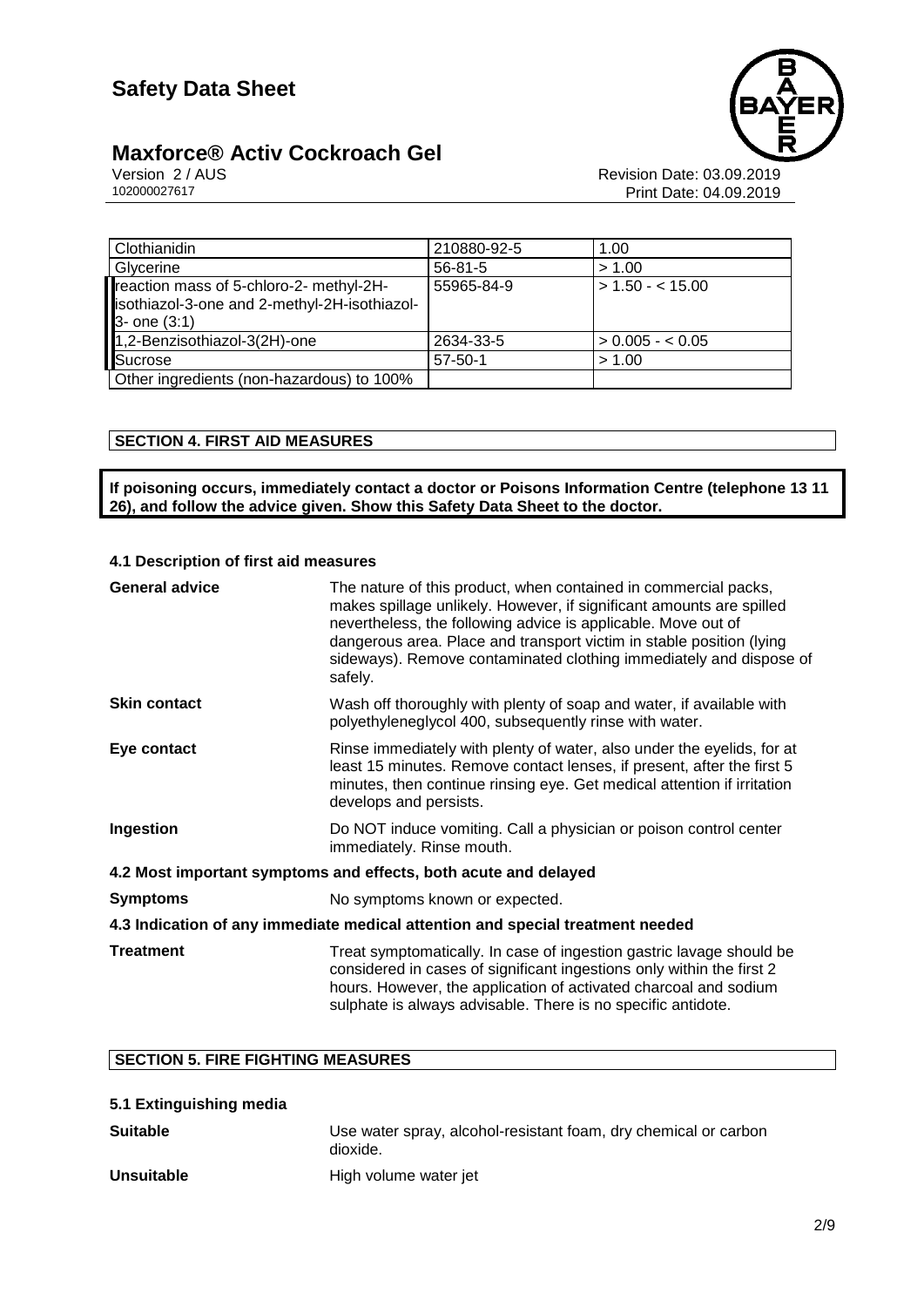# **Maxforce® Activ Cockroach Gel** Version 2 / AUS<br>102000027617



Revision Date: 03.09.2019 Print Date: 04.09.2019

| 5.2 Special hazards arising<br>from the substance or<br>mixture | Dangerous gases are evolved in the event of a fire.                                                                                                                                                                       |
|-----------------------------------------------------------------|---------------------------------------------------------------------------------------------------------------------------------------------------------------------------------------------------------------------------|
| 5.3 Advice for firefighters                                     |                                                                                                                                                                                                                           |
| <b>Special protective</b><br>equipment for firefighters         | In the event of fire and/or explosion do not breathe fumes. In the event<br>of fire, wear self-contained breathing apparatus.                                                                                             |
| <b>Further information</b>                                      | Remove product from areas of fire, or otherwise cool containers with<br>water in order to avoid pressure being built up due to heat. Whenever<br>possible, contain fire-fighting water by diking area with sand or earth. |
| <b>Hazchem Code</b>                                             | $\cdot$ 3Z                                                                                                                                                                                                                |
| <b>SECTION 6. ACCIDENTAL RELEASE MEASURES</b>                   |                                                                                                                                                                                                                           |
|                                                                 | 6.1 Personal precautions, protective equipment and emergency procedures                                                                                                                                                   |

| <b>Precautions</b>                                        | Avoid contact with spilled product or contaminated surfaces. Use<br>personal protective equipment.                                                                                                                                                       |  |  |
|-----------------------------------------------------------|----------------------------------------------------------------------------------------------------------------------------------------------------------------------------------------------------------------------------------------------------------|--|--|
| <b>6.2 Environmental</b><br>precautions                   | Do not allow to get into surface water, drains and ground water.                                                                                                                                                                                         |  |  |
| 6.3 Methods and materials for containment and cleaning up |                                                                                                                                                                                                                                                          |  |  |
| Methods for cleaning up                                   | Soak up with inert absorbent material (e.g. sand, silica gel, acid<br>binder, universal binder, sawdust). Keep in suitable, closed containers<br>for disposal. Clean contaminated floors and objects thoroughly,<br>observing environmental regulations. |  |  |
| 6.4 Reference to other<br>sections                        | Information regarding safe handling, see section 7.<br>Information regarding personal protective equipment, see section 8.<br>Information regarding waste disposal, see section 13.                                                                      |  |  |

#### **SECTION 7. HANDLING AND STORAGE**

#### **7.1 Precautions for safe handling**

| Advice on safe handling | No specific precautions required when handling unopened<br>packs/containers; follow relevant manual handling advice.                                                                                                                                                                                 |
|-------------------------|------------------------------------------------------------------------------------------------------------------------------------------------------------------------------------------------------------------------------------------------------------------------------------------------------|
| <b>Hygiene measures</b> | Avoid contact with skin, eyes and clothing. Keep working clothes<br>separately. Wash hands before breaks and immediately after handling<br>the product. Remove soiled clothing immediately and clean thoroughly<br>before using again. Garments that cannot be cleaned must be<br>destroyed (burnt). |

#### **7.2 Conditions for safe storage, including any incompatibilities**

| Requirements for storage | Store in original container. Keep containers tightly closed in a dry, cool |
|--------------------------|----------------------------------------------------------------------------|
| areas and containers     | and well-ventilated place. Store in a place accessible by authorized       |
|                          | persons only. Keep away from direct sunlight. Protect from frost.          |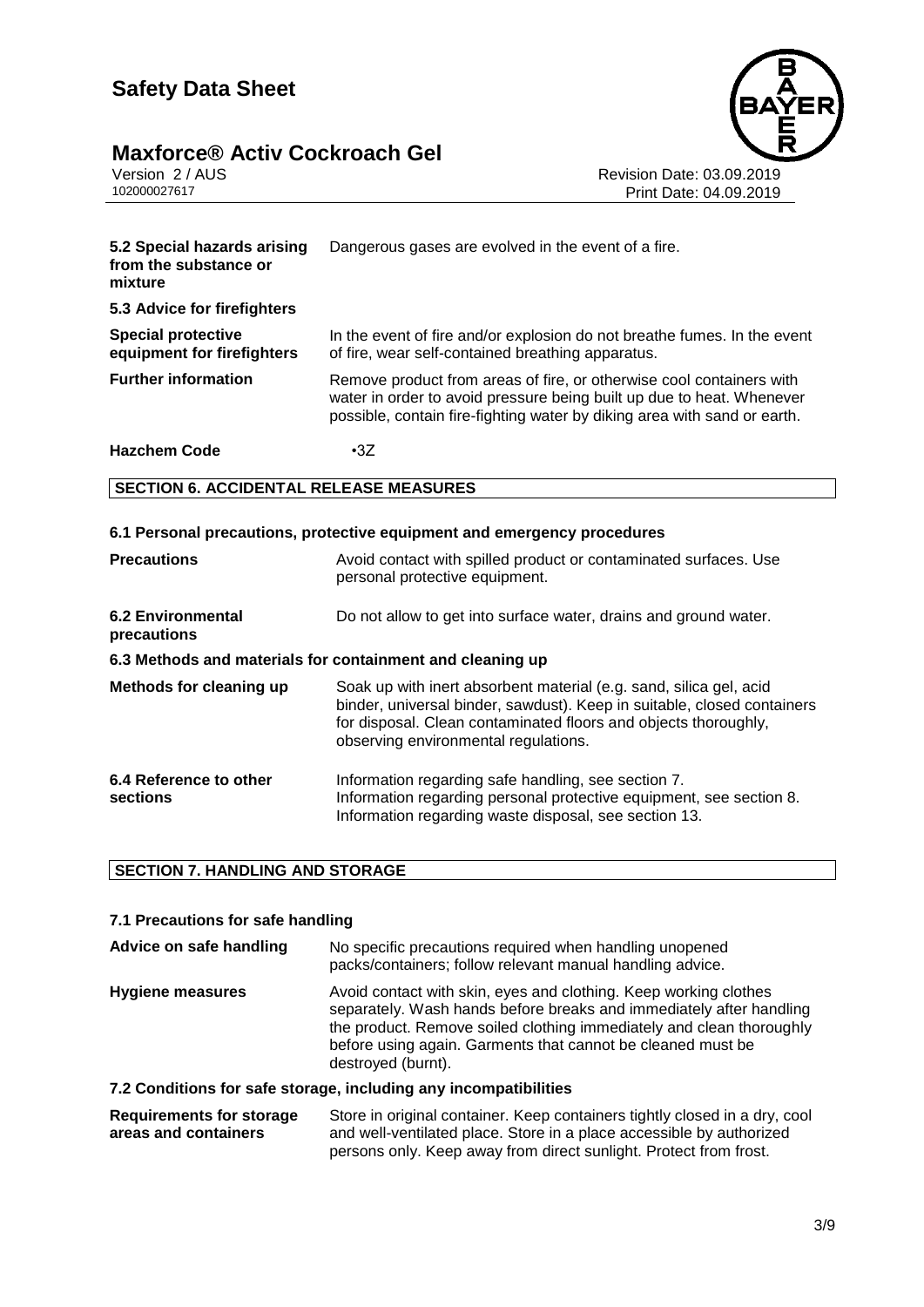# **Maxforce® Activ Cockroach Gel** Version 2/AUS



Version 2 / AUS<br>102000027617<br>Print Date: 04.09.2019 Print Date: 04.09.2019

**Advice on common storage** Keep away from food, drink and animal feedingstuffs.

#### **SECTION 8. EXPOSURE CONTROLS / PERSONAL PROTECTION**

#### **8.1 Control parameters**

| <b>Components</b> | CAS-No.       | <b>Control parameters</b> | <b>Update</b> | <b>Basis</b> |
|-------------------|---------------|---------------------------|---------------|--------------|
| Clothianidin      | 210880-92-5   | $2.8$ mg/m $3$<br>(TWA)   |               | OES BCS*     |
| Glycerine         | $56 - 81 - 5$ | $10$ mg/m $3$<br>(TWA)    | 12 2011       | AU NOEL      |
| (Inhalable mist.) |               |                           |               |              |
| Sucrose           | $57 - 50 - 1$ | $10$ mg/m $3$<br>(TWA)    | 12 2011       | AU NOEL      |
| (Inhalable dust.) |               |                           |               |              |

\*OES BCS: Internal Bayer AG, Crop Science Division "Occupational Exposure Standard"

#### **8.2 Exposure controls**

#### **Personal protective equipment - End user**

| General advice | No special protective equipment required. |
|----------------|-------------------------------------------|
|                |                                           |

#### **Engineering Controls**

| Advice on safe handling | No specific precautions required when handling unopened   |
|-------------------------|-----------------------------------------------------------|
|                         | packs/containers; follow relevant manual handling advice. |

#### **SECTION 9. PHYSICAL AND CHEMICAL PROPERTIES**

#### **9.1 Information on basic physical and chemical properties**

| <b>Form</b>                                       | gel                                                                                |
|---------------------------------------------------|------------------------------------------------------------------------------------|
| <b>Colour</b>                                     | white to beige                                                                     |
| <b>Odour</b>                                      | weak, characteristic                                                               |
| pH                                                | 4.7 - 5.2 (1 %) (23 °C) (CIPAC D water (342ppm))                                   |
| <b>Flash point</b>                                | $98 - 101 °C$<br>No flash point - Determination conducted up to the boiling point. |
| <b>Auto-ignition temperature</b>                  | 465 $^{\circ}$ C                                                                   |
| <b>Density</b>                                    | ca. 1.10 g/cm <sup>3</sup> (20 $^{\circ}$ C)                                       |
| <b>Partition coefficient: n-</b><br>octanol/water | Clothianidin: log Pow: 0.9                                                         |
| <b>Oxidizing properties</b>                       | No oxidizing properties                                                            |
| <b>Explosivity</b>                                | Not explosive<br>92/69/EEC, A.14 / OECD 113                                        |
| 9.2 Other information                             | Further safety related physical-chemical data are not known.                       |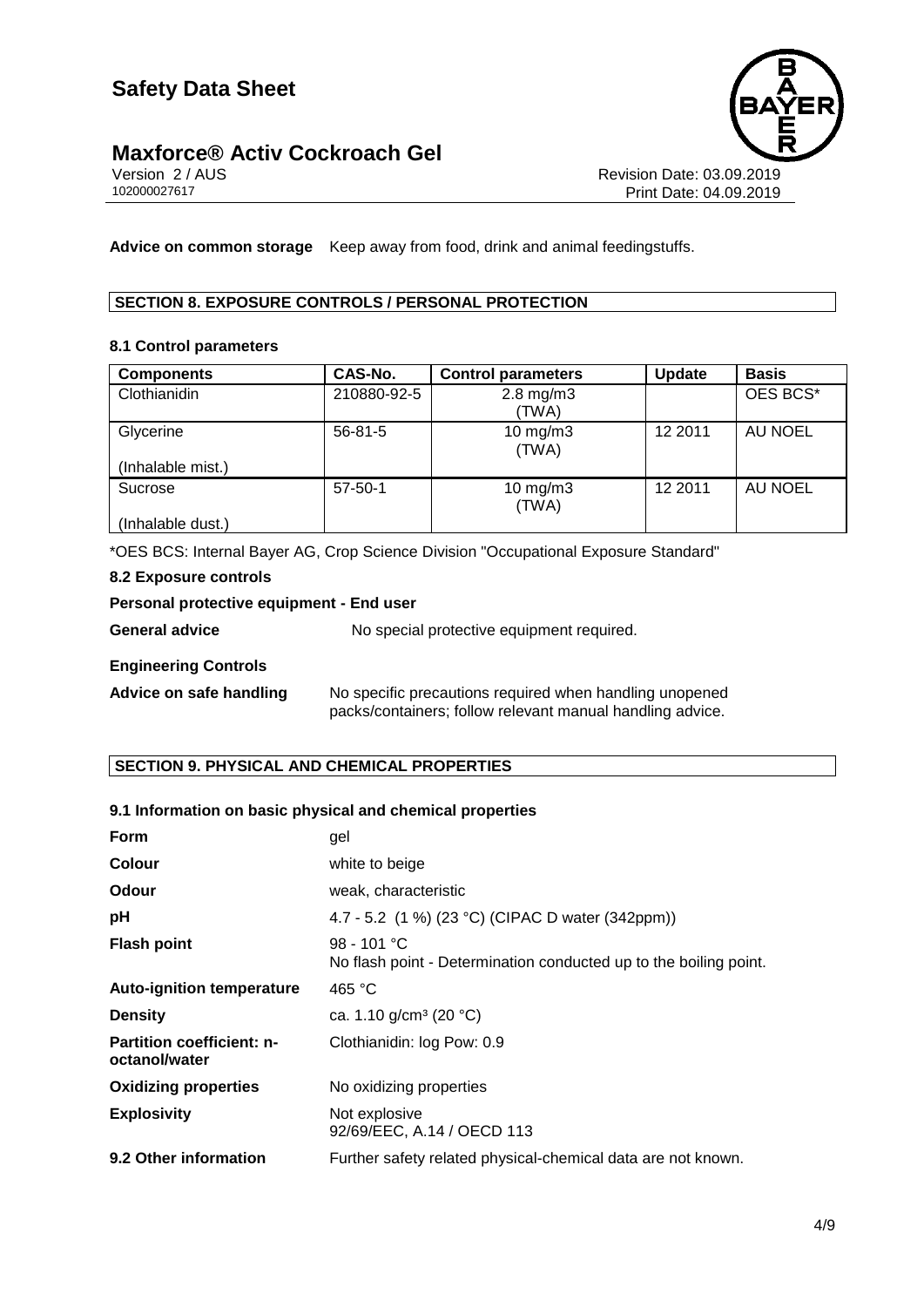

Version 2 / AUS<br>102000027617<br>Print Date: 04.09.2019 Print Date: 04.09.2019

#### **SECTION 10. STABILITY AND REACTIVITY**

| 10.1 Reactivity                            |                                                                                         |
|--------------------------------------------|-----------------------------------------------------------------------------------------|
| <b>Thermal decomposition</b>               | Stable under normal conditions.                                                         |
| <b>10.2 Chemical stability</b>             | Stable under recommended storage conditions.                                            |
| 10.3 Possibility of<br>hazardous reactions | No hazardous reactions when stored and handled according to<br>prescribed instructions. |
| 10.4 Conditions to avoid                   | Extremes of temperature and direct sunlight.                                            |
| 10.5 Incompatible materials                | Store only in the original container.                                                   |
| 10.6 Hazardous<br>decomposition products   | No decomposition products expected under normal conditions of use.                      |

#### **SECTION 11. TOXICOLOGICAL INFORMATION**

#### **11.1 Information on toxicological effects**

| <b>Acute oral toxicity</b>                  | LD50 (Rat) $> 5,000$ mg/kg                                                               |
|---------------------------------------------|------------------------------------------------------------------------------------------|
| <b>Acute inhalation toxicity</b>            | During intended and foreseen applications, no respirable aerosol is<br>formed.           |
| <b>Acute dermal toxicity</b>                | LD50 (Rat) $> 5,000$ mg/kg                                                               |
| <b>Skin corrosion/irritation</b>            | No skin irritation (Rabbit)                                                              |
| Serious eye damage/eye<br>irritation        | Slight irritant effect - does not require labelling. (Rabbit)                            |
| <b>Respiratory or skin</b><br>sensitisation | Skin: Non-sensitizing. (Mouse)<br>OECD Test Guideline 429, local lymph node assay (LLNA) |
|                                             |                                                                                          |

#### **Assessment mutagenicity**

Clothianidin was not mutagenic or genotoxic based on the overall weight of evidence in a battery of in vitro and in vivo tests.

#### **Assessment carcinogenicity**

Clothianidin was not carcinogenic in lifetime feeding studies in rats and mice.

#### **Assessment toxicity to reproduction**

Clothianidin caused reproduction toxicity in a two-generation study in rats only at dose levels also toxic to the parent animals. The reproduction toxicity seen with Clothianidin is related to parental toxicity.

#### **Assessment developmental toxicity**

Clothianidin did not cause developmental toxicity in rats. Clothianidin caused developmental toxicity in rabbits only at dose levels toxic to the dams. The developmental effects seen with Clothianidin are related to maternal toxicity.

#### **Assessment STOT Specific target organ toxicity – single exposure**

Clothianidin: Based on available data, the classification criteria are not met.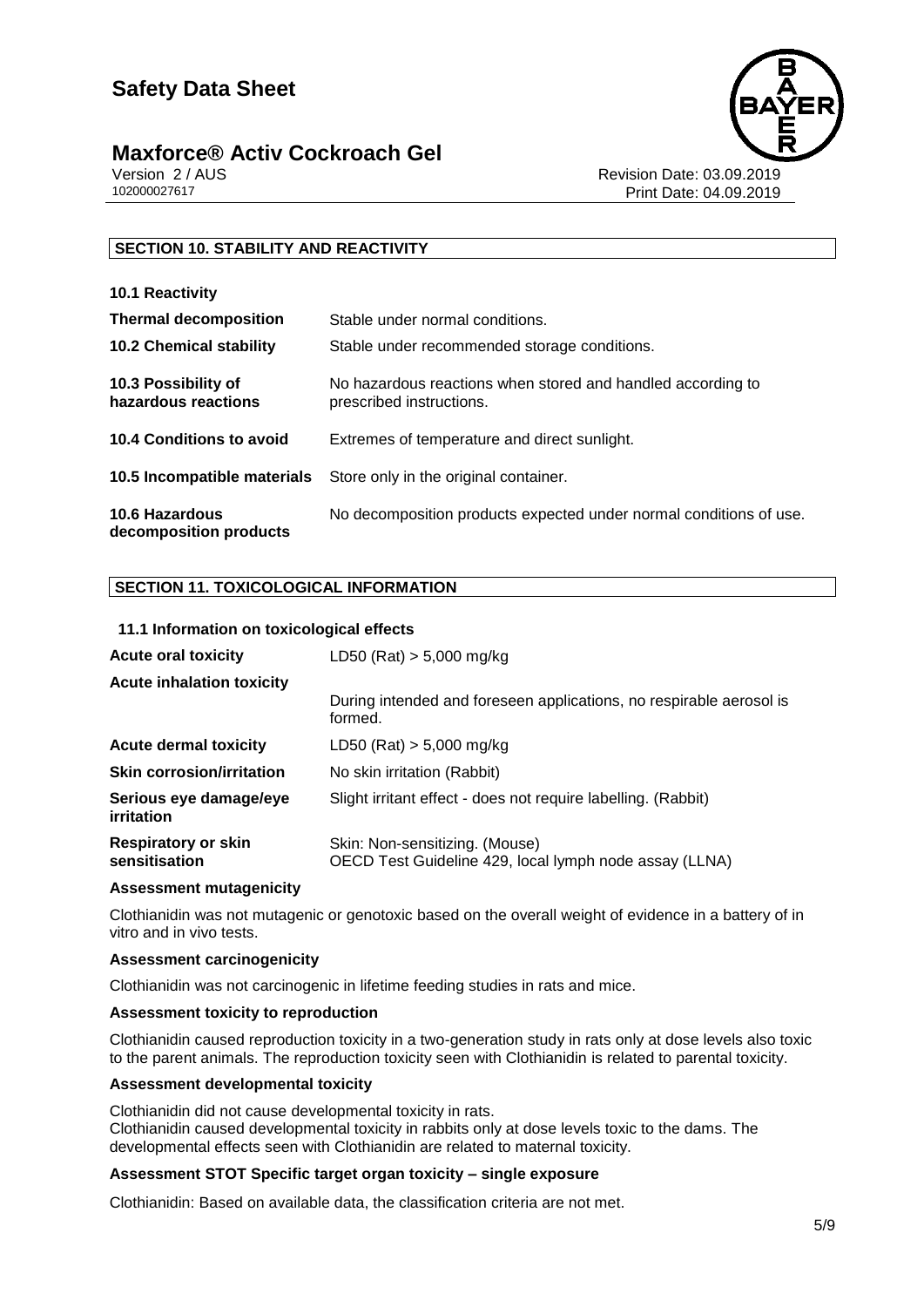

Version 2 / AUS<br>102000027617<br>Print Date: 04.09.2019 Print Date: 04.09.2019

#### **Assessment STOT Specific target organ toxicity – repeated exposure**

Clothianidin did not cause specific target organ toxicity in experimental animal studies.

#### **Aspiration hazard**

Based on available data, the classification criteria are not met.

#### **Information on likely routes of exposure**

Keep exposed gel away from open food and food contact surfaces. Eye contact, Skin contact, Ingestion

#### **Early onset symptoms related to exposure** Refer to Section 4

**Delayed health effects from exposure** Refer to Section 11

**Exposure levels and health effects** Refer to Section 4

**Interactive effects** Not known

**When specific chemical data is not available** Not applicable

**Mixture of chemicals** Refer to Section 2.1

#### **Further information**

No further toxicological information is available.

#### **SECTION 12. ECOLOGICAL INFORMATION**

**12.1 Toxicity**

| <b>Toxicity to fish</b>                             | LC50 (Oncorhynchus mykiss (rainbow trout)) $> 104.2$ mg/l<br>Exposure time: 96 h                                                         |
|-----------------------------------------------------|------------------------------------------------------------------------------------------------------------------------------------------|
| <b>Toxicity to aquatic</b><br>invertebrates         | EC50 (Daphnia magna (Water flea)) > 40 mg/l<br>Exposure time: 48 h<br>The value mentioned relates to the active ingredient.              |
|                                                     | EC50 (Chironomus riparius (non-biting midge)) 0.029 mg/l<br>Exposure time: 48 h<br>The value mentioned relates to the active ingredient. |
| <b>Chronic toxicity to aquatic</b><br>invertebrates | NOEC (Daphnia (water flea)): 0.12 mg/l<br>Exposure time: 21 d<br>The value mentioned relates to the active ingredient.                   |
|                                                     | EC15 (Chironomus riparius (non-biting midge)): 0.00072 mg/l<br>Exposure time: 28 d                                                       |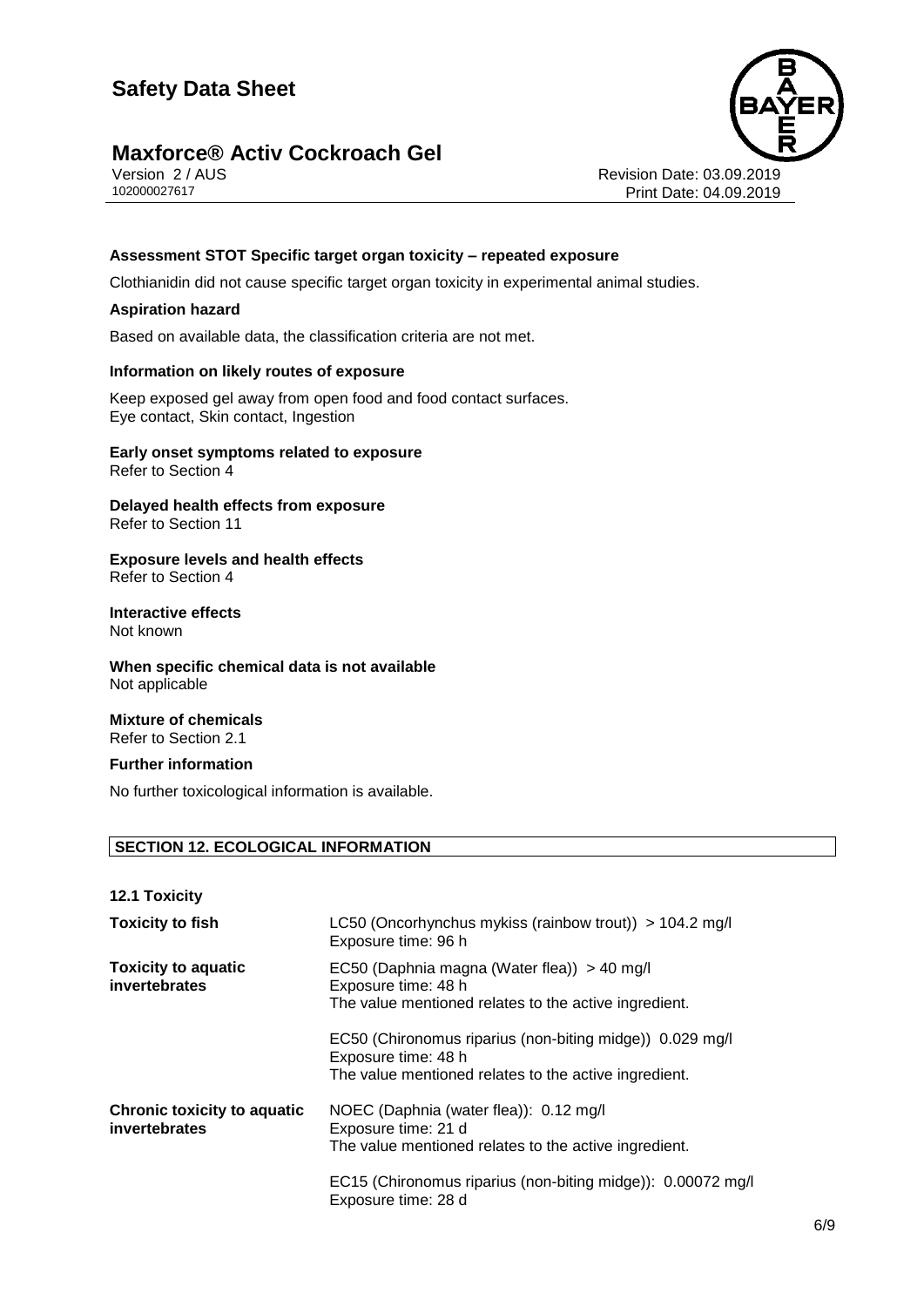# **Maxforce® Activ Cockroach Gel** Version 2/AUS



Version 2 / AUS<br>102000027617<br>Print Date: 04.09.2019 Print Date: 04.09.2019

|                                             | The value mentioned relates to the active ingredient.                                                                                                           |
|---------------------------------------------|-----------------------------------------------------------------------------------------------------------------------------------------------------------------|
| <b>Toxicity to aquatic plants</b>           | EC50 (Raphidocelis subcapitata (freshwater green alga)) > 120 mg/l<br>Growth rate; Exposure time: 72 h<br>The value mentioned relates to the active ingredient. |
|                                             | EC50 (Lemna gibba (gibbous duckweed)) > 121 mg/l<br>Exposure time: 14 d<br>The value mentioned relates to the active ingredient.                                |
| 12.2 Persistence and degradability          |                                                                                                                                                                 |
| <b>Biodegradability</b>                     | Clothianidin:<br>Not rapidly biodegradable                                                                                                                      |
| Koc                                         | Clothianidin: Koc: 84 - 345                                                                                                                                     |
| 12.3 Bioaccumulative potential              |                                                                                                                                                                 |
| <b>Bioaccumulation</b>                      | Clothianidin:<br>Does not bioaccumulate.                                                                                                                        |
| 12.4 Mobility in soil                       |                                                                                                                                                                 |
| Mobility in soil                            | Clothianidin: Moderately mobile in soils                                                                                                                        |
| 12.5 Other adverse effects                  |                                                                                                                                                                 |
| <b>Additional ecological</b><br>information | No other effects to be mentioned.                                                                                                                               |
|                                             |                                                                                                                                                                 |

#### **SECTION 13. DISPOSAL CONSIDERATIONS**

Dispose of empty container by wrapping in paper, placing in plastic bag and putting in the garbage. DO NOT burn empty containers or product.

#### **SECTION 14. TRANSPORT INFORMATION**

#### **ADG**

| UN number                  | 3082                                         |
|----------------------------|----------------------------------------------|
| Transport hazard class(es) | 9                                            |
| <b>Subsidiary Risk</b>     | None                                         |
| Packaging group            | Ш                                            |
| Description of the goods   | ENVIRONMENTALLY HAZARDOUS SUBSTANCE, LIQUID, |
|                            | N.O.S.                                       |
|                            | (CLOTHIANIDIN SOLUTION)                      |
| <b>Hazchem Code</b>        | •3Z                                          |

According to AU01, Environmentally Hazardous Substances in packagings, IBC or any other receptacle not exceeding 500 kg or 500 L are not subject to the ADG Code.

#### **IMDG**

| UN number                  | 3082 |
|----------------------------|------|
| Transport hazard class(es) | 9    |
| <b>Subsidiary Risk</b>     | None |
| Packaging group            | Ш    |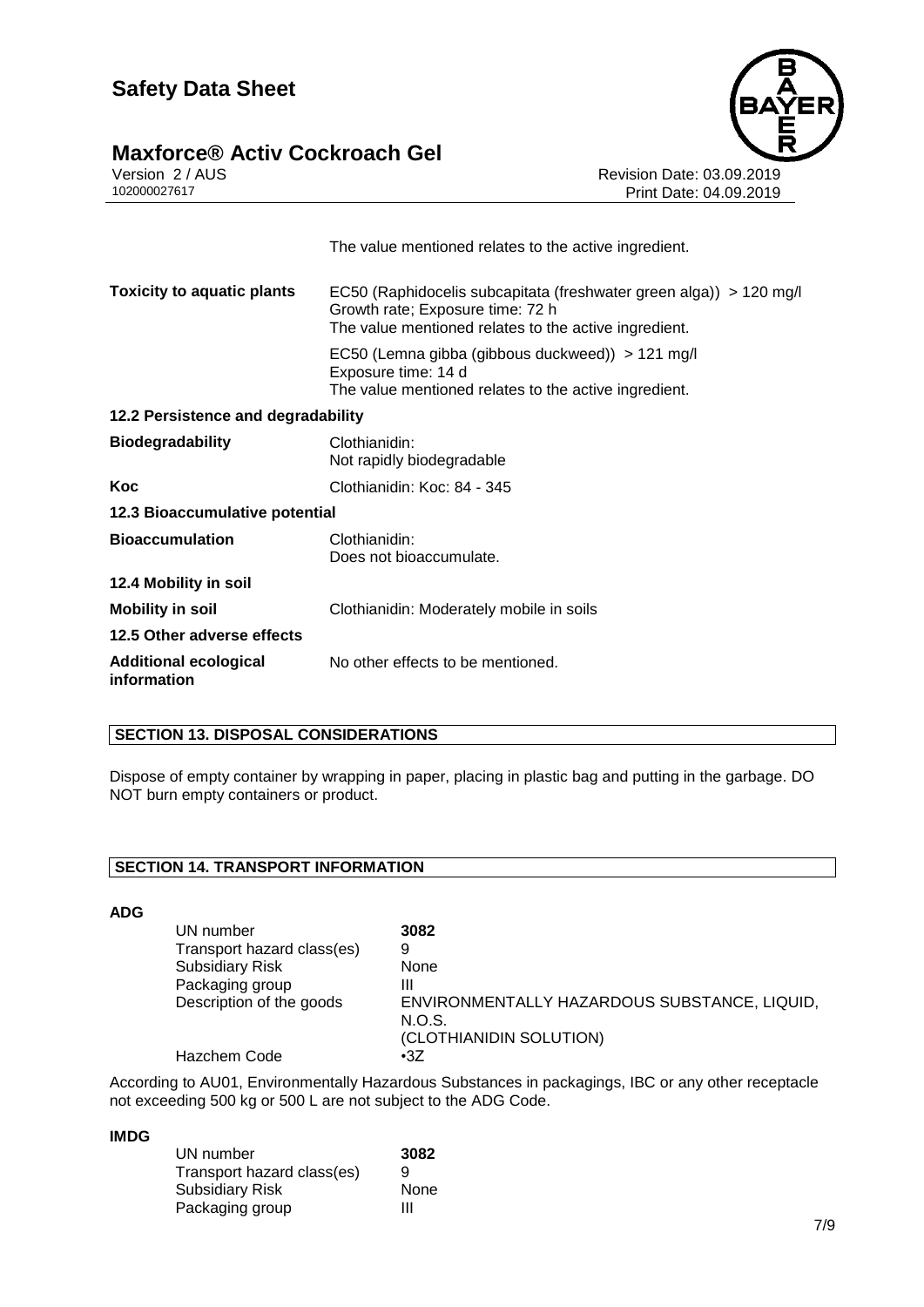

Version 2 / AUS<br>102000027617<br>Print Date: 04.09.2019 Print Date: 04.09.2019

| Marine pollutant         | YES.                                                   |
|--------------------------|--------------------------------------------------------|
| Description of the goods | ENVIRONMENTALLY HAZARDOUS SUBSTANCE, LIQUID,<br>N.O.S. |
|                          | (CLOTHIANIDIN SOLUTION)                                |

**IATA**

UN number **3082** Transport hazard class(es) 9<br>Subsidiary Risk 9 None Subsidiary Risk Packaging group III Environm. Hazardous Mark YES

Description of the goods ENVIRONMENTALLY HAZARDOUS SUBSTANCE, LIQUID, N.O.S. (CLOTHIANIDIN SOLUTION )

#### **SECTION 15. REGULATORY INFORMATION**

Registered according to the Agricultural and Veterinary Chemicals Code Act 1994

Australian Pesticides and Veterinary Medicines Authority approval number: 81040

#### **SUSMP classification (Poison Schedule)**

Exempt (Standard for the Uniform Scheduling of Medicines and Poisons)

#### **SECTION 16. OTHER INFORMATION**

**Trademark information** Maxforce® is a Registered Trademark of the Bayer Group.

#### **Abbreviations and acronyms**

| <b>ADN</b>            | European Agreement concerning the International Carriage of Dangerous Goods by<br><b>Inland Waterways</b>              |
|-----------------------|------------------------------------------------------------------------------------------------------------------------|
| ADR                   | European Agreement concerning the International Carriage of Dangerous Goods by<br>Road                                 |
| ATE.                  | Acute toxicity estimate                                                                                                |
| AU OEL                | Australia. OELs. (Adopted National Exposure Standards for Atmospheric<br>Contaminants in the Occupational Environment) |
| CAS-Nr.               | <b>Chemical Abstracts Service number</b>                                                                               |
| <b>CEILING</b>        | Ceiling Limit Value                                                                                                    |
| Conc.                 | Concentration                                                                                                          |
| EC-No.                | European community number                                                                                              |
| ECx                   | Effective concentration to x %                                                                                         |
| <b>EINECS</b>         | European inventory of existing commercial substances                                                                   |
| <b>ELINCS</b>         | European list of notified chemical substances                                                                          |
| EN                    | European Standard                                                                                                      |
| EU                    | European Union                                                                                                         |
| IATA                  | International Air Transport Association                                                                                |
| <b>IBC</b>            | International Code for the Construction and Equipment of Ships Carrying Dangerous<br>Chemicals in Bulk (IBC Code)      |
| ICx                   | Inhibition concentration to x %                                                                                        |
| <b>IMDG</b>           | <b>International Maritime Dangerous Goods</b>                                                                          |
| <b>LC<sub>x</sub></b> | Lethal concentration to x %                                                                                            |